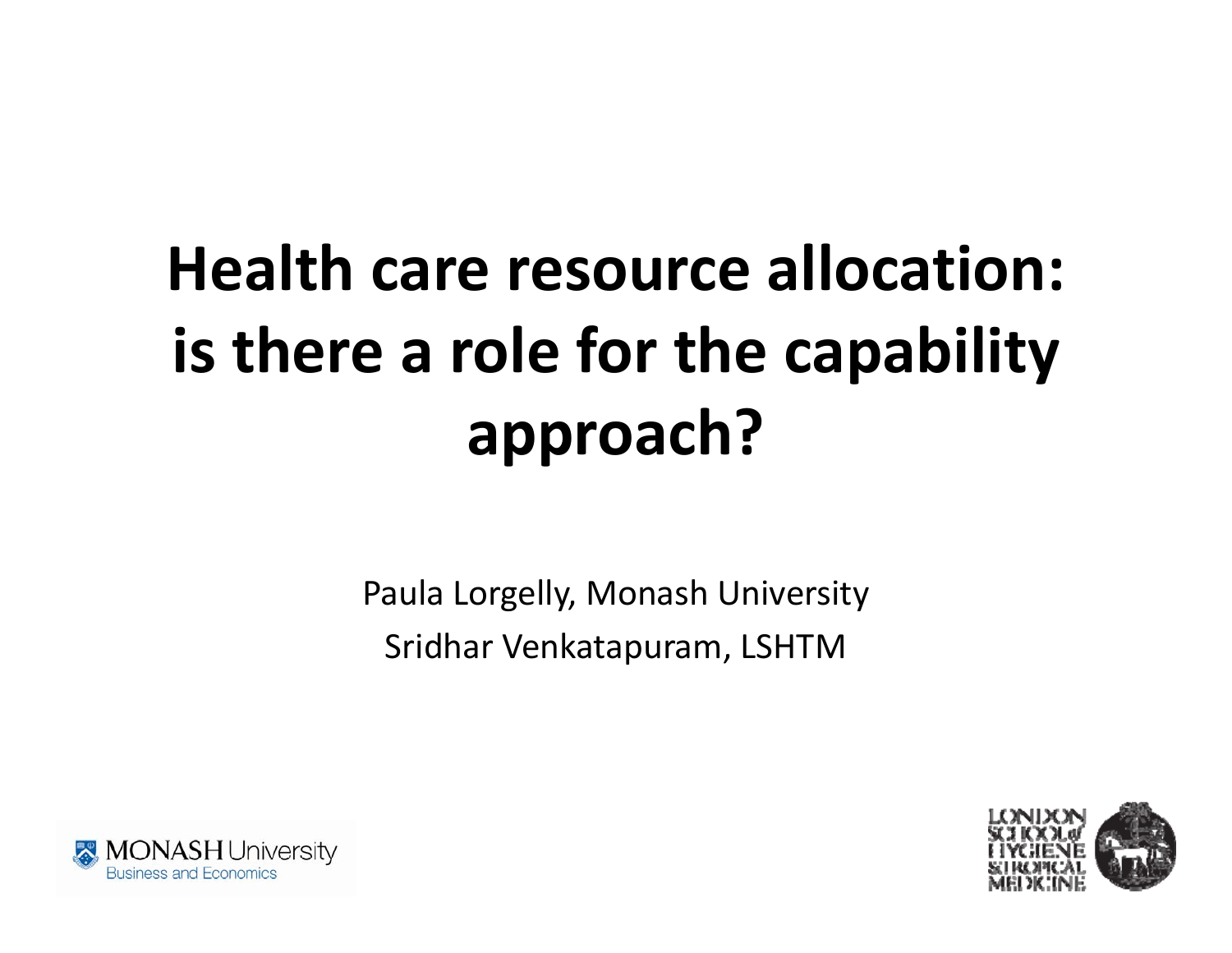### Introduction

- Health is an intrinsic capability
	- Sen refers to the freedom to avoid premature mortality and morbidity, and it appears in many lists, notably Nussbaum's
- Considerable research around capabilities and the health domain
	- – $-$  Determinants of capability, (mental) health, quality of life, measurement, functioning, conversation factors, social justice, equity
- But we wish to focus on capabilities and their role in health care resource allocation
	- How could it be applied, what are some of the issues to be overcome?



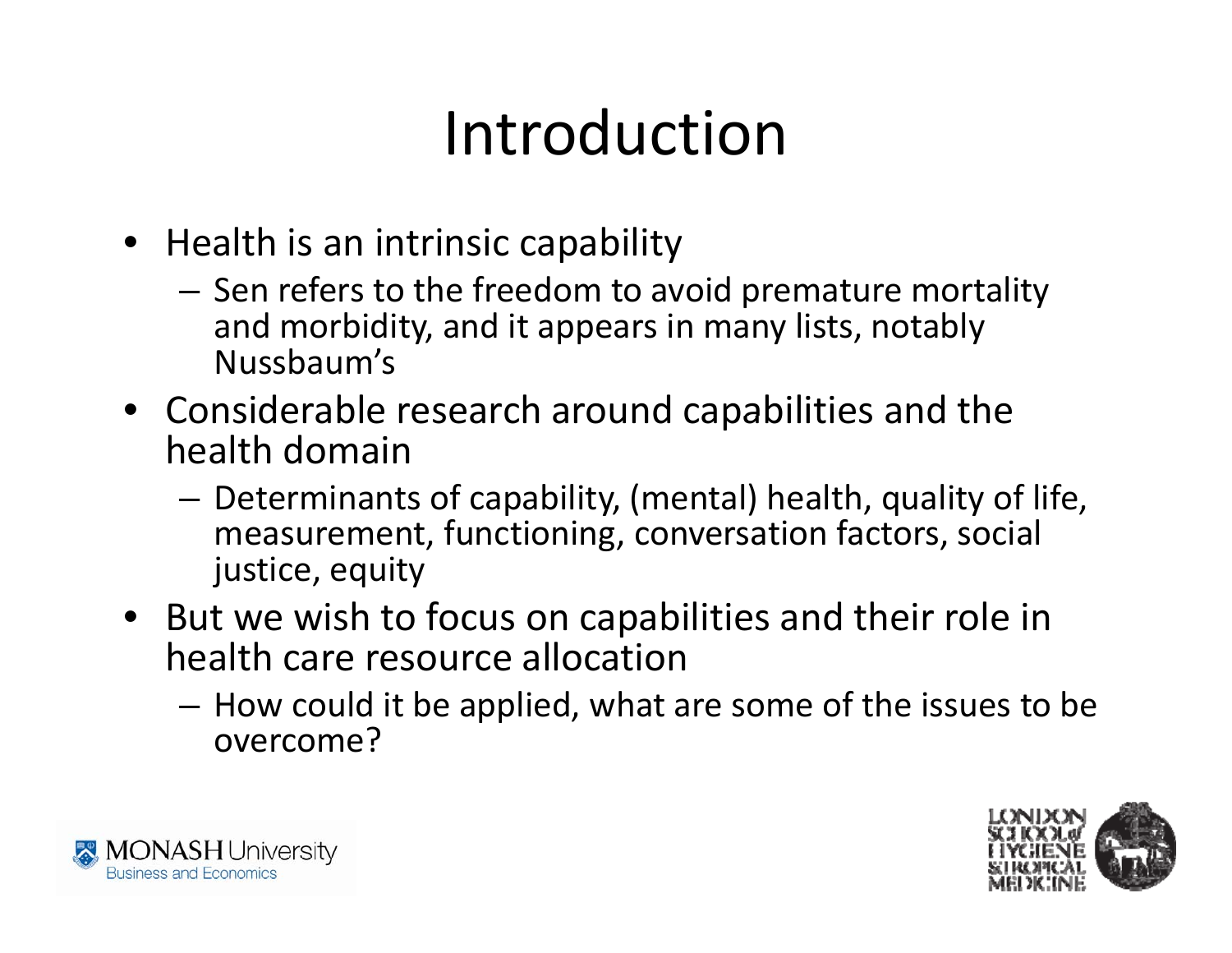### Health care resource allocation

- All resources (labour, land, capital, knowledge) are scarce
	- – Necessary to make decisions as to how to use these scarce resources
- How do we make such choices and how can the capabilities approach help?
- Two resource allocations approaches
	- – $-$  In a market system, price provides an efficient means of resource allocation
	- – In <sup>a</sup> non‐market (e.g. health care) system
		- Questions as to the objective, is it efficiency or equity
		- Questions as to the decision maker, who decides the allocation
		- Questions as to the criteria, what attributes are important
- The objective, the decision maker, the criteria are all key to operationalising the capability approach to inform resource allocation



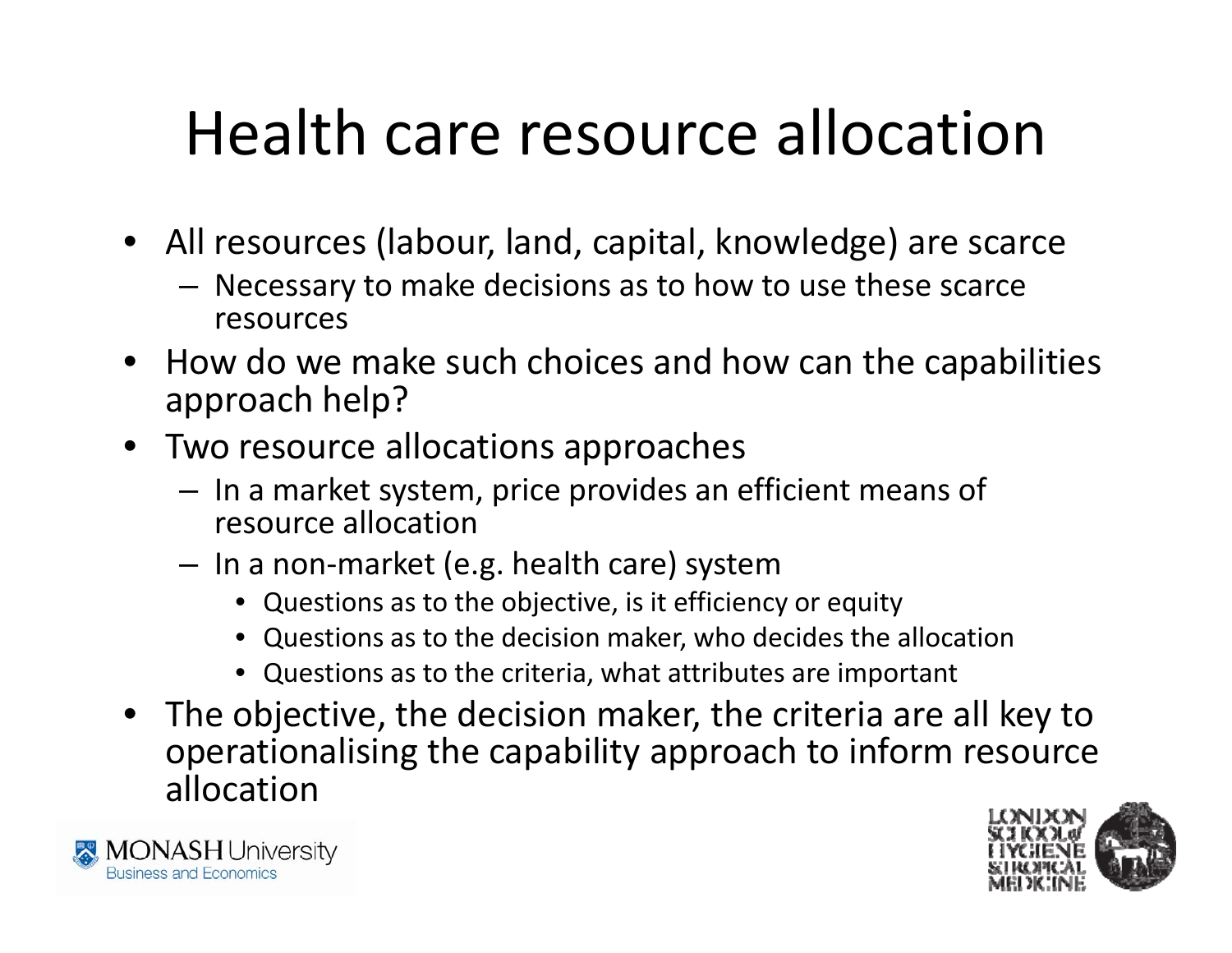# Efficiency or equity?

- $\bullet$  Efficiency: maximisation of 'benefit'; utilitarian ethic; distribution is irrelevant
- $\bullet$  $\bullet$  To measure efficiency we first consider what is effective. In health this is heavily dictated by clinical effectiveness
	- Health and disease, but mostly disease
	- Move towards health related quality of life and wellbeing more generally (extra welfarist approach – QALY)
- • A capability focus would be an explicit move from disease to health/wellbeing AND <sup>a</sup> move away from functioning
	- $-$  Utilising a capability approach would change the notion of benefits, efficient allocation might be about cost per unit of capability (what is <sup>a</sup> unit of capability?)
- $\bullet$  Equity: just distribution; based on need? age? lottery?
	- "From <sup>a</sup> policy perspective it is … important to specify precisely what is meant by equity, equity of what and among whom, in order to derive appropriate policy conclusions for pursuing equity goals" (Birch and Abelson, 1992)
- • Equity in the capability context means that we would not only look to maximisation, fundamentally change the current approach to evaluation



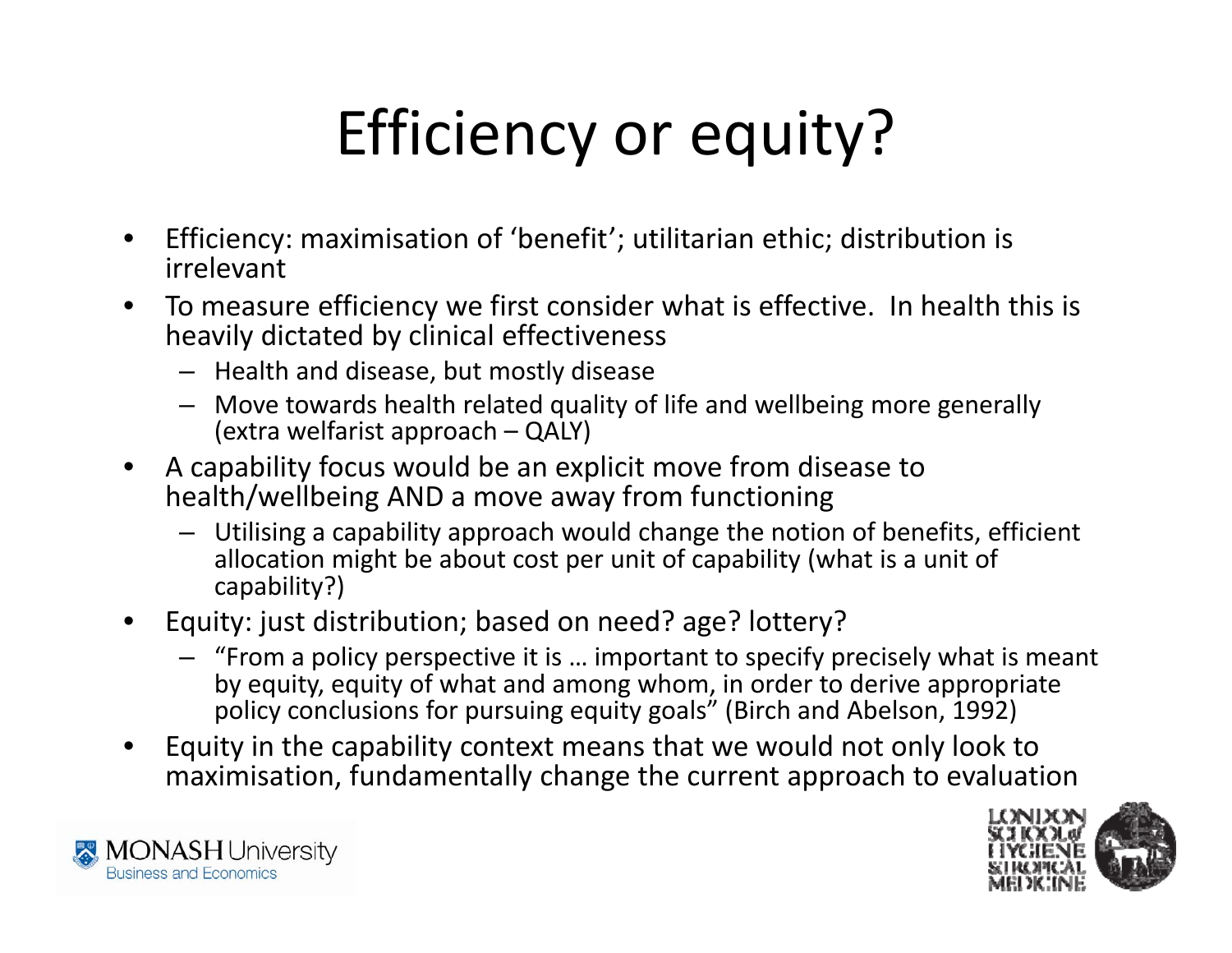### Decision maker?

- Often the decision maker is the funder/budget holder
- Extra‐welfarism (in part informed by the capability approach) resulted in <sup>a</sup> move away from individual preferences to public preferences, to reflect the fact that this was a decision to influence the community (with an associated opportunity cost)
- Notably Sen specifies that capabilities and freedoms need to be important to the individual, but the decision maker should decide the weights, expert centred
- Also issues of procedural fairness with respect to this decision making
	- consistency/transparency/accuracy



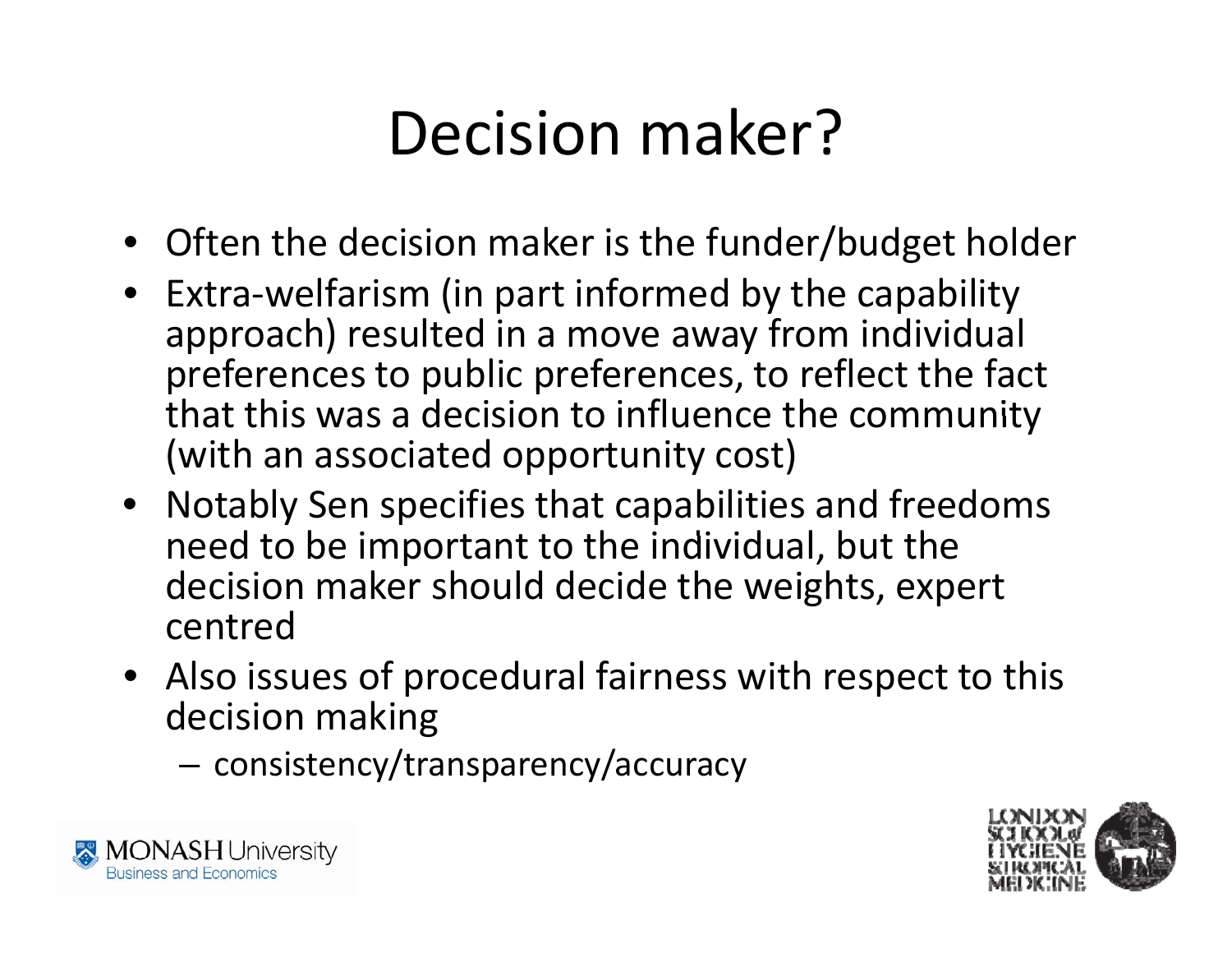## Criteria/Attributes?

- Sen deliberately underspecified the approach
- Numerous lists exist (Nussbaum, OCAP, OCAP-18), and more recently instruments have had preference weights attached such that they can be used in an economic evaluation

– ICECAP suite of instruments

- But Sen argues that capabilities are person and culture specific, so can a generic instrument be applied?
	- A different list of attributes or just different weights attached to these attributes?
- Preference weights reflect individual choices, but they do not address the issue of equity and social preferences
	- – $-$  Sen's agency goals – goals deemed important but not focused on one's own wellbein g



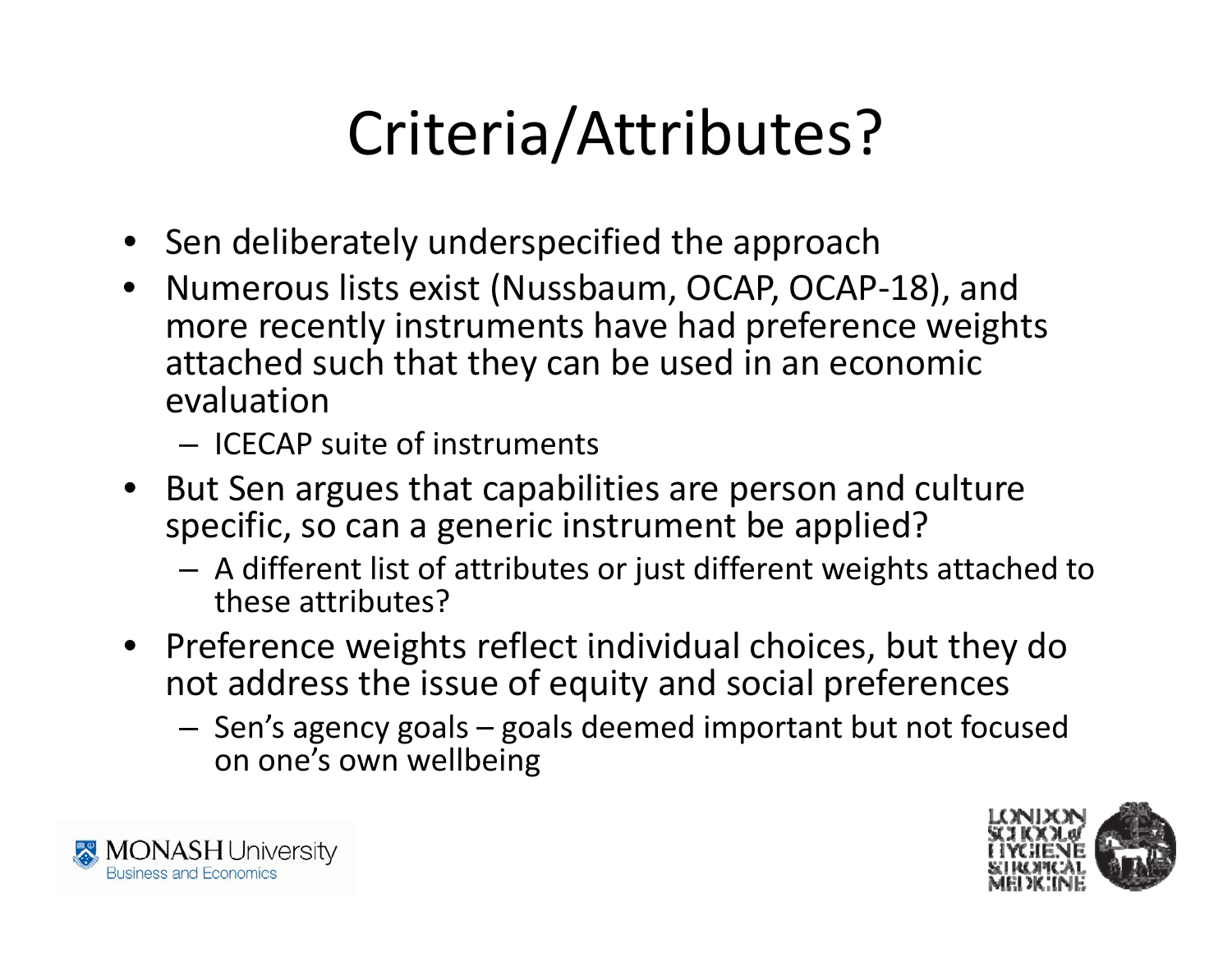## What is the problem?

- Poor health, preventable disability, premature mortality ('inequalities in health')
- The CA addresses this problem by showing how social choice plays <sup>a</sup> great role in health and its distribution. Healthcare is one important social determinants of health.
	- How do we apply the CA to the social choices in relation to the multiple dimensions of health?
	- $-$  How do we apply the CA to the specific domain of health care?
	- The above two have to be consistent.



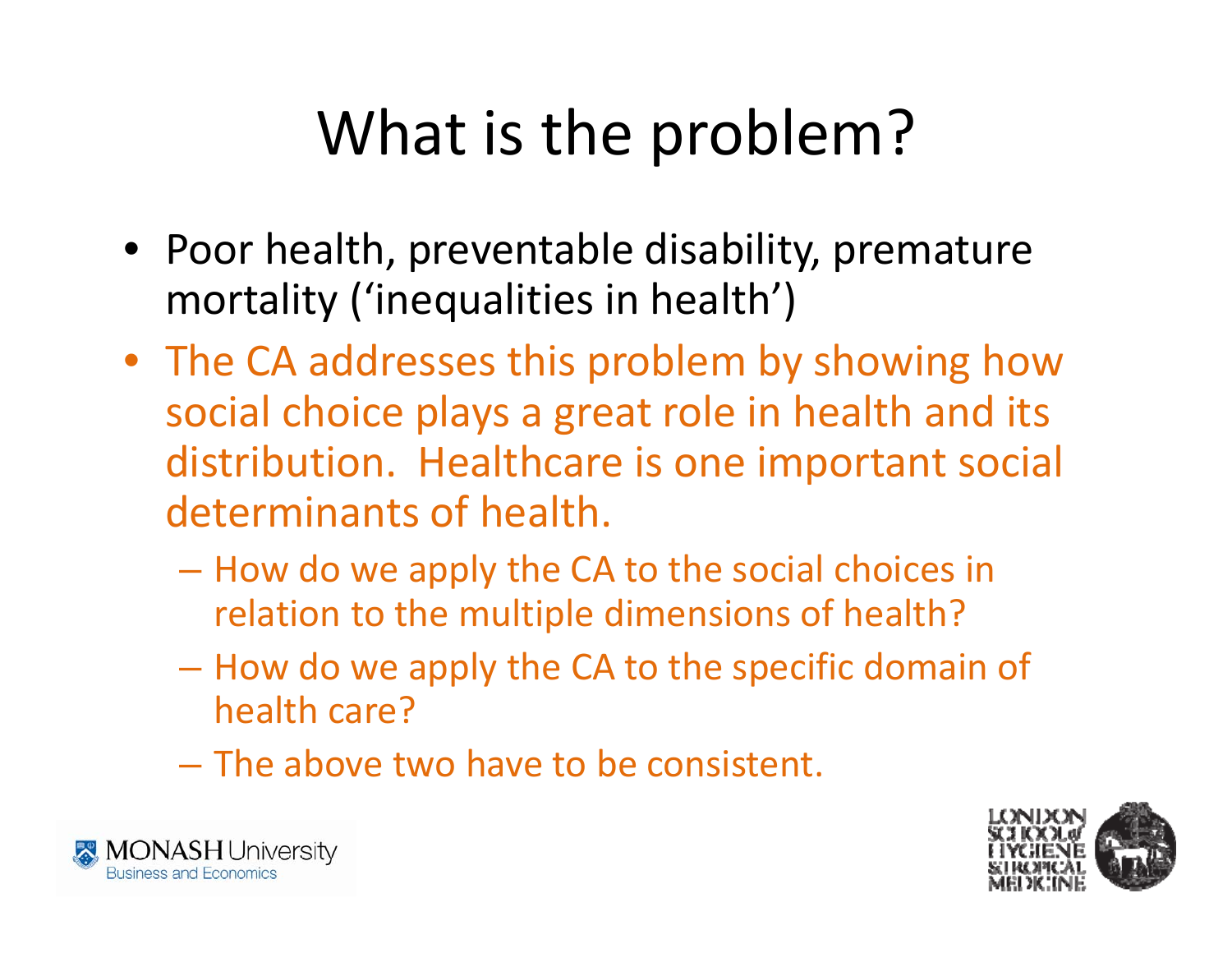#### What is the problem in health economics?

- Resource allocation / rising costs
	- – $-$  Effectiveness (defer to science)  $^{\ast\ast}$
	- –— Efficiency
	- Equity
	- –Cost‐containment (??)

HE is used to adding equity considerations after measurements of health states and efficiency calculations. Where efficiency creates losers.



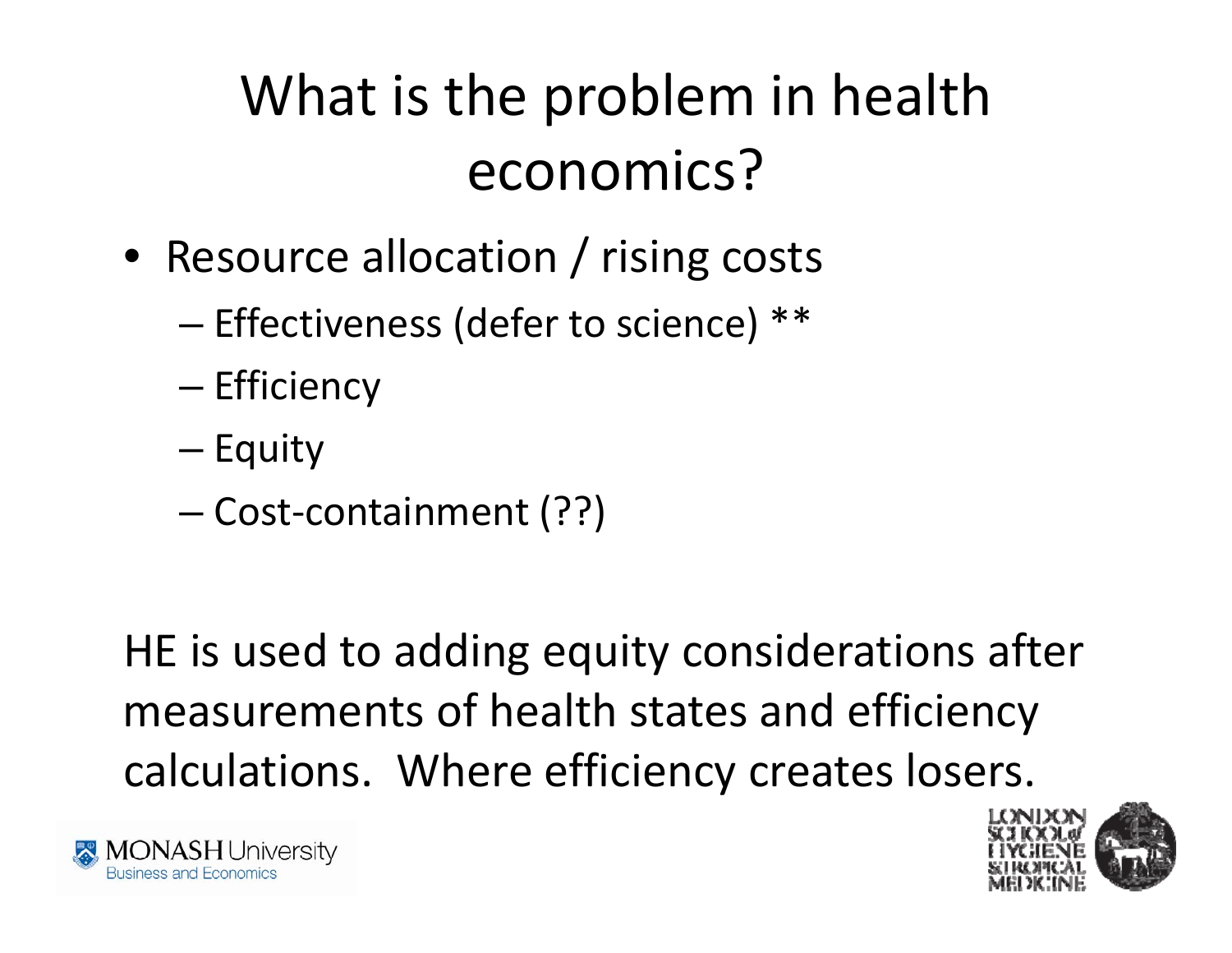## Applying CA to HE

• Measure benefits in cost‐benefit analysis in terms of capabilities.

–What then does <sup>a</sup> health capability look like?

- Other principles
	- –— Equity
	- – $-$  Impartiality (objective assessment)
	- Liberty
	- Individuals



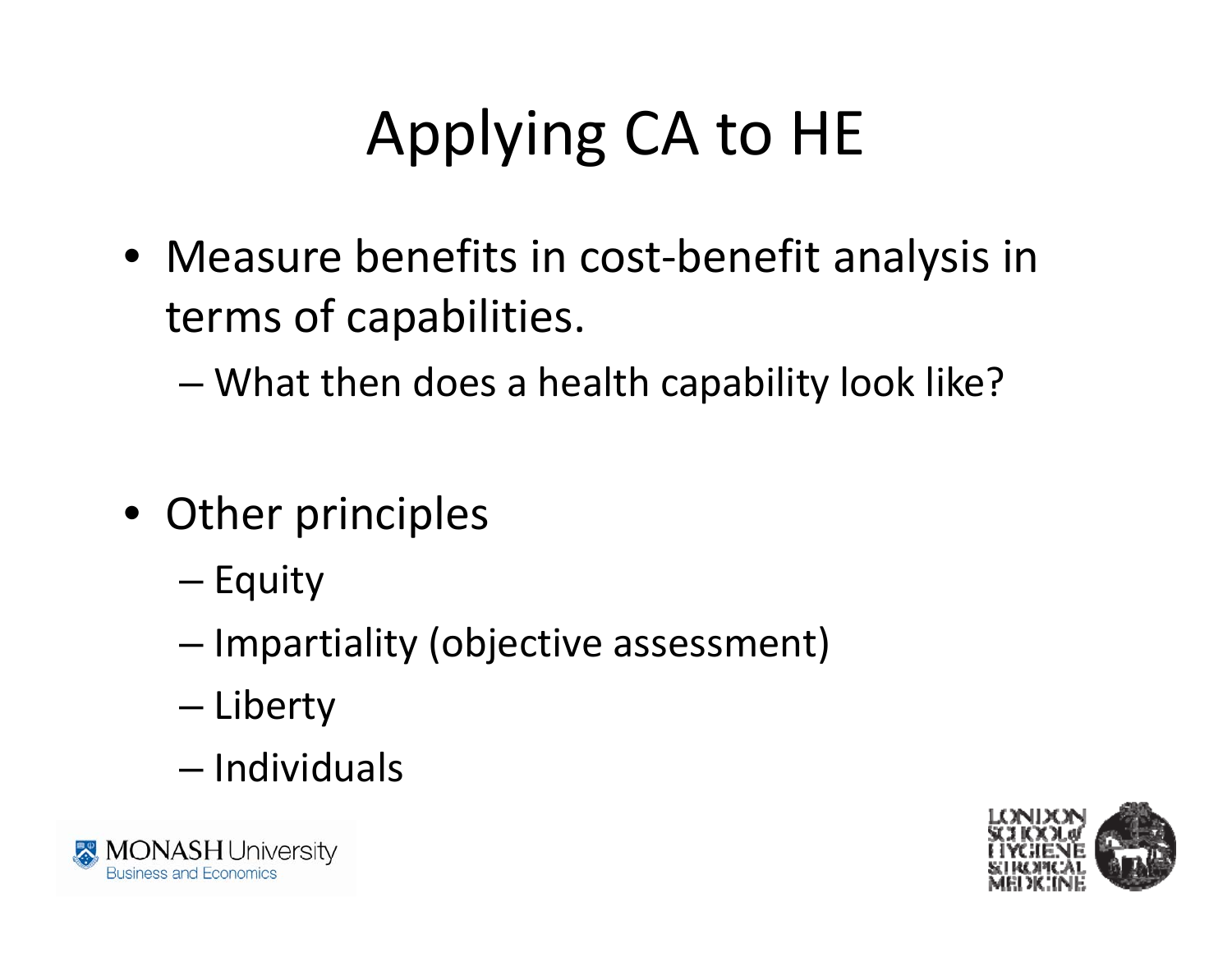# Equity

- Multiple dimensions
	- Causes
	- Need
	- Likelihood of benefit
	- Few or many (non‐trivial cases)
	- –Non‐health consequences
	- –– Experience of disease and dying
	- Persistence through generations
	- Process



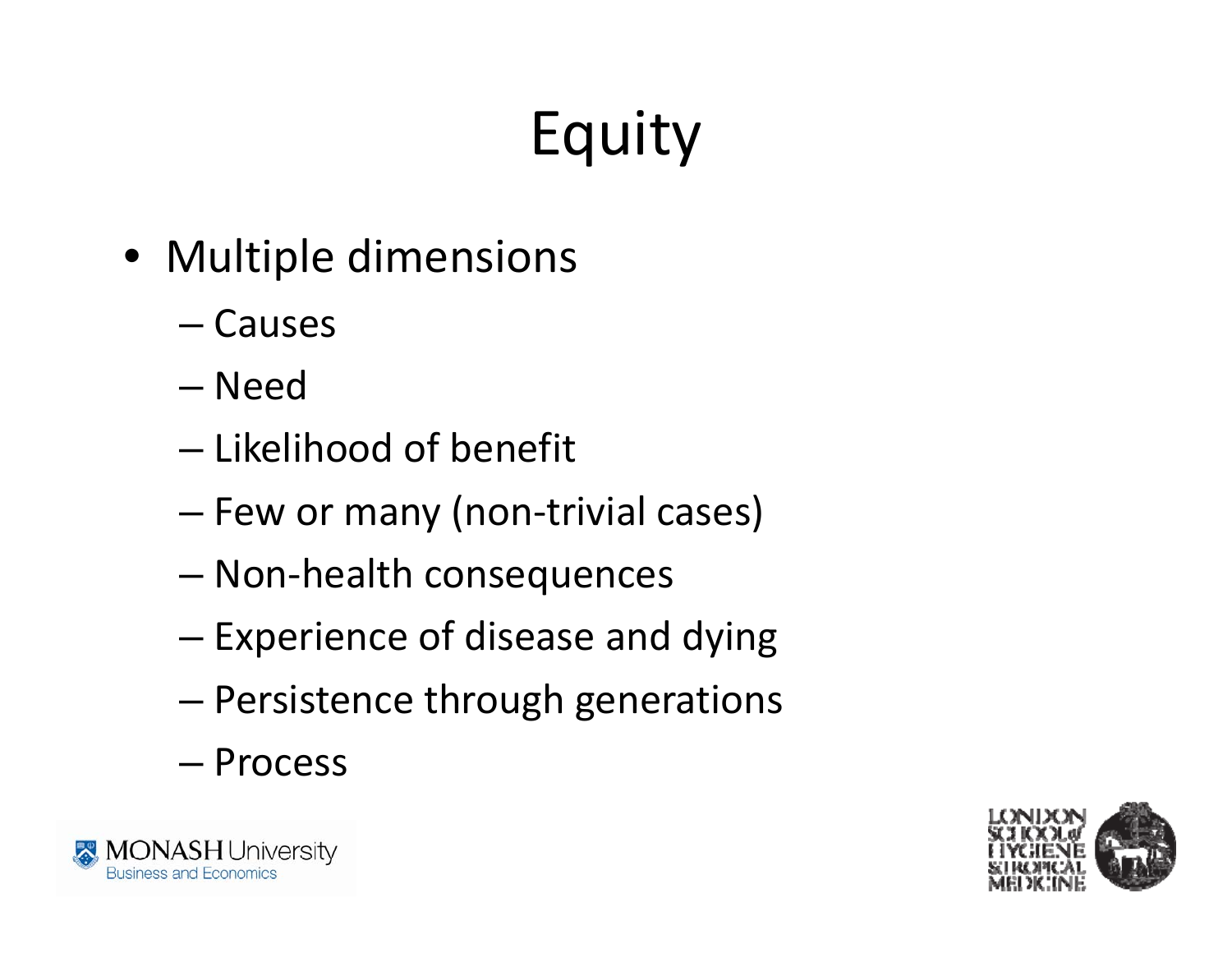## Questions for discussion

- Capabilities as an outcome measure in economic evaluation is fine, but to inform broader decision making and resource allocation is <sup>a</sup> step too far?
	- – $-$  What is the set of capabilities?
	- How do we value them, and who should value them?
	- How do we anchor them for comparison with say QALYs?
	- – $-$  Should they be used in a maximisation framework?
	- – $-$  Is equity in a capability context too multidimensional to be workable?